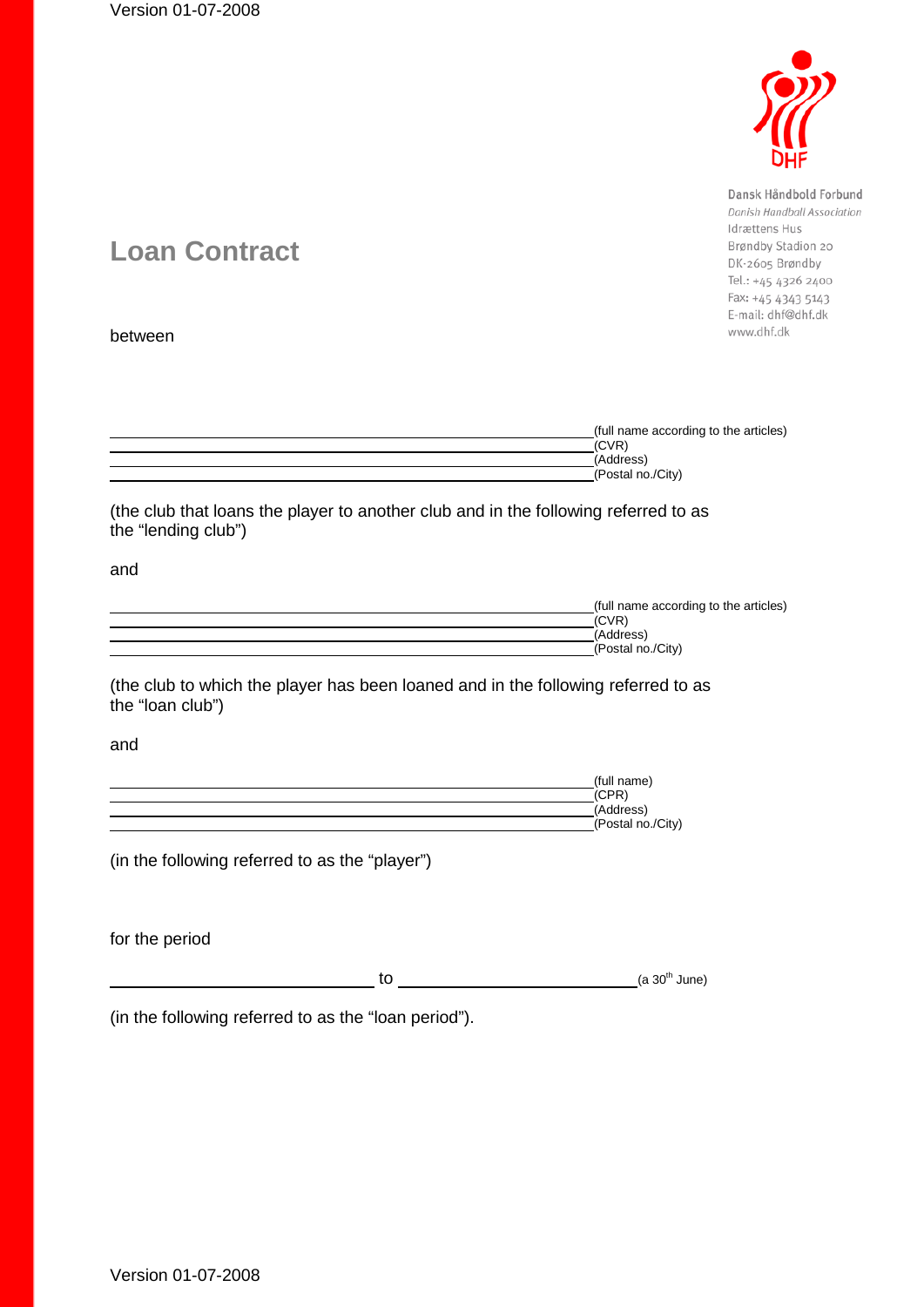

#### **Article 1 Employment Conditions**

1.1 The employment conditions of the player during the loan period are preserved with the lending club in accordance with the player's contract approved by the DHF (in the following referred to as the "player's contract") entered between the lending club and the player with the temporary modifications as a result of this loan contract. During the loan period, the rights and duties of the employment conditions must not be inferior to what is laid down in the player's contract.

1.2 During the loan period, the lending club continues to be responsible for payment of the player's salary, bonus earnings and other payments including possible retirement and savings contributions, and for paying agreed fringes to the player with the possible changes as a result of this loan. The player must not receive any salary, bonus or other payments or fringes from the loan club.

1.3 During the loan period the loan club takes over the rights and duties according to the player's contract with regard to the player's participation in and exemption from training, training camps, matches and sponsor events.

Furthermore, the loan club takes over the rights and duties of the lending club according to the player's contract during the loan period with regard to advertising and sponsor contracts etc., compare the player's contract section 4.

Finally, it should be specified that the regulations on loyalty etc. according to the player's contract section 4 during the loan period also apply between the loan club and the player whereas the parties note that the following club is the parent club of the lending club

[Insert special agreement or refer to enclosures]

1.5 During the loan period no work related duties lies with the player towards the lending club unless the parties agree otherwise. In case of the latter, please insert the special agreement below:

[Insert special agreement or refer to enclosures]

#### **Article 2 Other personal conditions**

For the loan period, the parties have agreed upon the following temporary changes of the player's other personal conditions according to the player's contract including with regard to the player's transport and/or residential conditions in connection with the loan:

<sup>1.4</sup> During the loan period the loan club takes over the lending club's rights and duties according to the player's contract with regard to the supply and use of clothing and equipment compare the player's contract section 5, unless the parties agree otherwise. In case of the latter, please insert the special agreement below: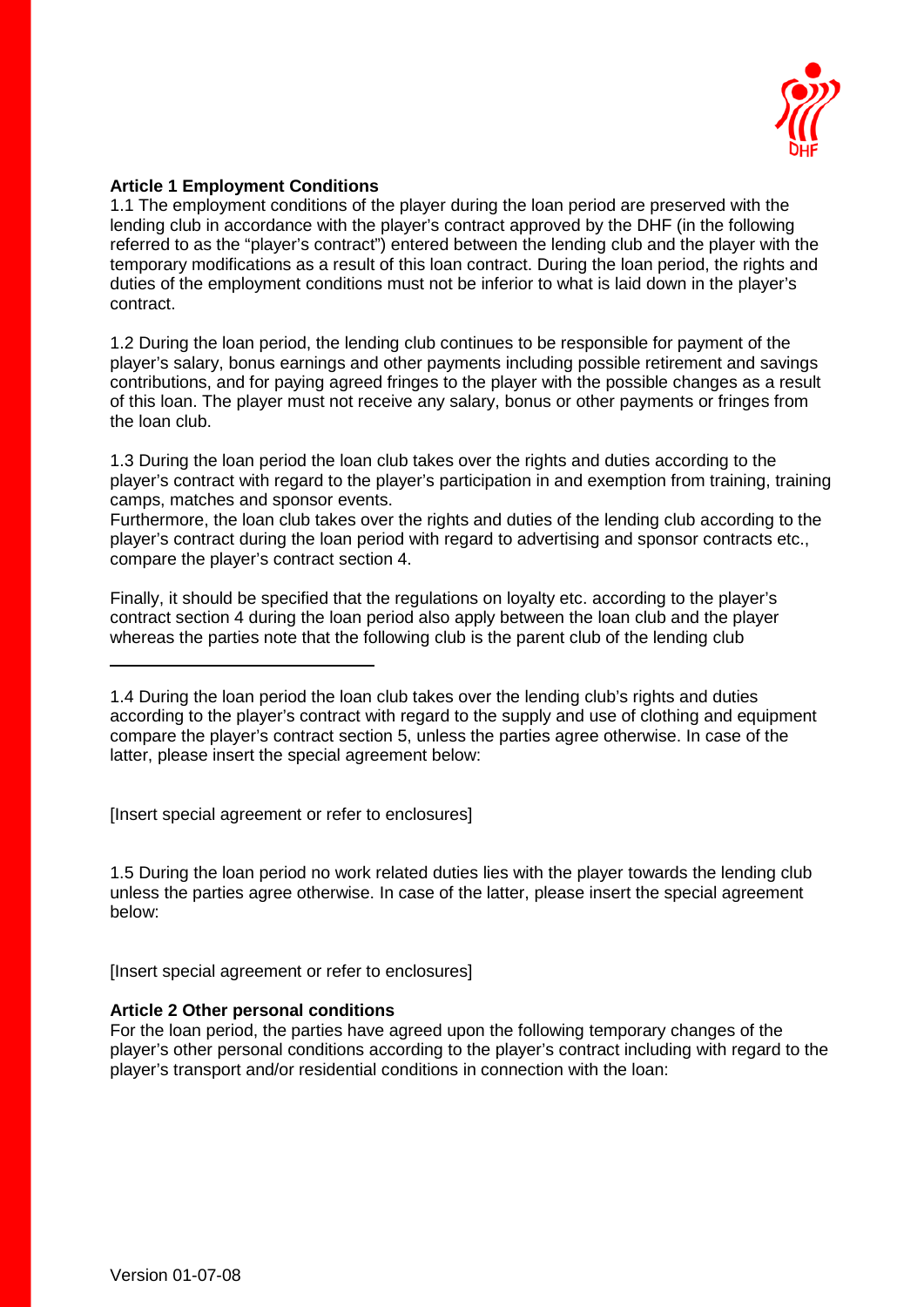

#### **Article 3 Vacation**

With regard to vacation, the following has been agreed:

#### **Article 4 Injury treatment**

Concerning injury treatment the following has been agreed:

- o During the loan period, the lending club has the right and duty to offer injury treatment to the player in accordance with the player's contract.
- o During the loan period, the loan club takes over the lending club's rights and duties to offer injury treatment to the player in accordance with the player's contract.
- o Special agreements on injury treatment:

#### **Article 5 Insurance**

5.1 During the loan period, the insurance conditions of the player remain as agreed between the player and the lending club in the player's contract, however it lies with the loan club in cooperation with the lending club to report any insurance incidents (e.g. accidents or injuries) to the assurance companies in question, if the insurance incidents have occurred during the loan period. It lies with the lending club and the loan club to ensure that the player is insured with an industrial injury insurance to the same extent with the loan club as with the lending club during the loan period.

5.2 Possible insurance amounts or any other coverage that are paid in connection with insurance incidences occurred during the loan period are collected by the player when it concerns insurances effected in the player's favour, otherwise by the lending club. If the loan club wishes its own coverage in connection with insurance incidences occurred during the loan period, the loan club must take the necessary measures to the insurance coverage itself.

5.3 At the demand of the loan club the lending club shall hand over to the loan club a copy of the insurance policies applicable for the player.

#### **Article 6 Loan payment and other conditions**

The loan club's payment to the lending club for the loan of the player shall be regulated in an individual agreement and paid directly by the loan club to the lending club and is irrelevant to the player. The same applies for other conditions that may be agreed upon between the loan club and the lending club in connection with the loan and which do not concern the player's personal conditions.

#### **Article 7 Disputes**

The regulations in the standard player's contract article 12 as well as the regulations of the Danish Handball Association about solution of disputes are likewise applicable.

#### **Article 8 Approval of the loan contract**

The validity and the coming into force of the loan contract are subject to the approval of the DHF. The regulations in the player's contract, Regulations on contract clubs and player's contracts, as well as Regulations of the league or Regulations of the lower divisions and series about eligibility to play are likewise applicable. It should be noted that the expiry date of the loan contract shall be a 30th June.